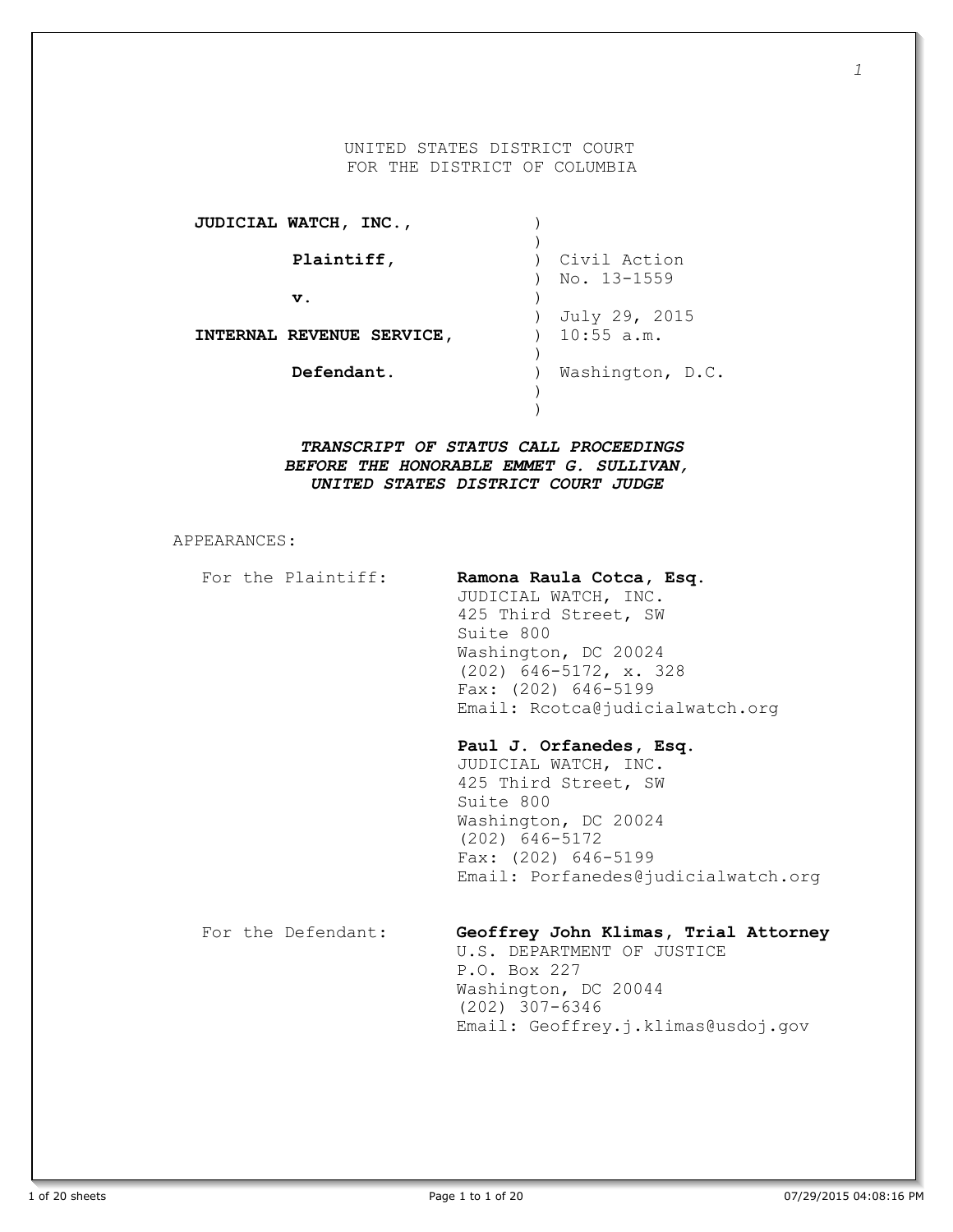# For the Defendant: **Stephanie Ann Sasarak, Trial Attorney**

U.S. DEPARTMENT OF JUSTICE Tax Division P.O. Box 227 Washington, DC 20044 (202) 307-2089 Fax: (202) 514-6866 Email: Stephanie.a.sasarak@usdoj.gov

**Carmen M. Banerjee, Trial Attorney**  U.S. DEPARTMENT OF JUSTICE Tax Division - Civil Trial Section 555 Fourth Street, NW Suite 6810 Washington, DC 20001 (202) 307-6423 Email: Carmen.m.banerjee@usdoj.gov

# Court Reporter:**Scott L. Wallace, RDR, CRR**

Official Court Reporter Room 6503, U.S. Courthouse Washington, D.C. 20001 202.354.3196 scottlyn01@aol.com

Proceedings reported by machine shorthand, transcript produced by computer-aided transcription.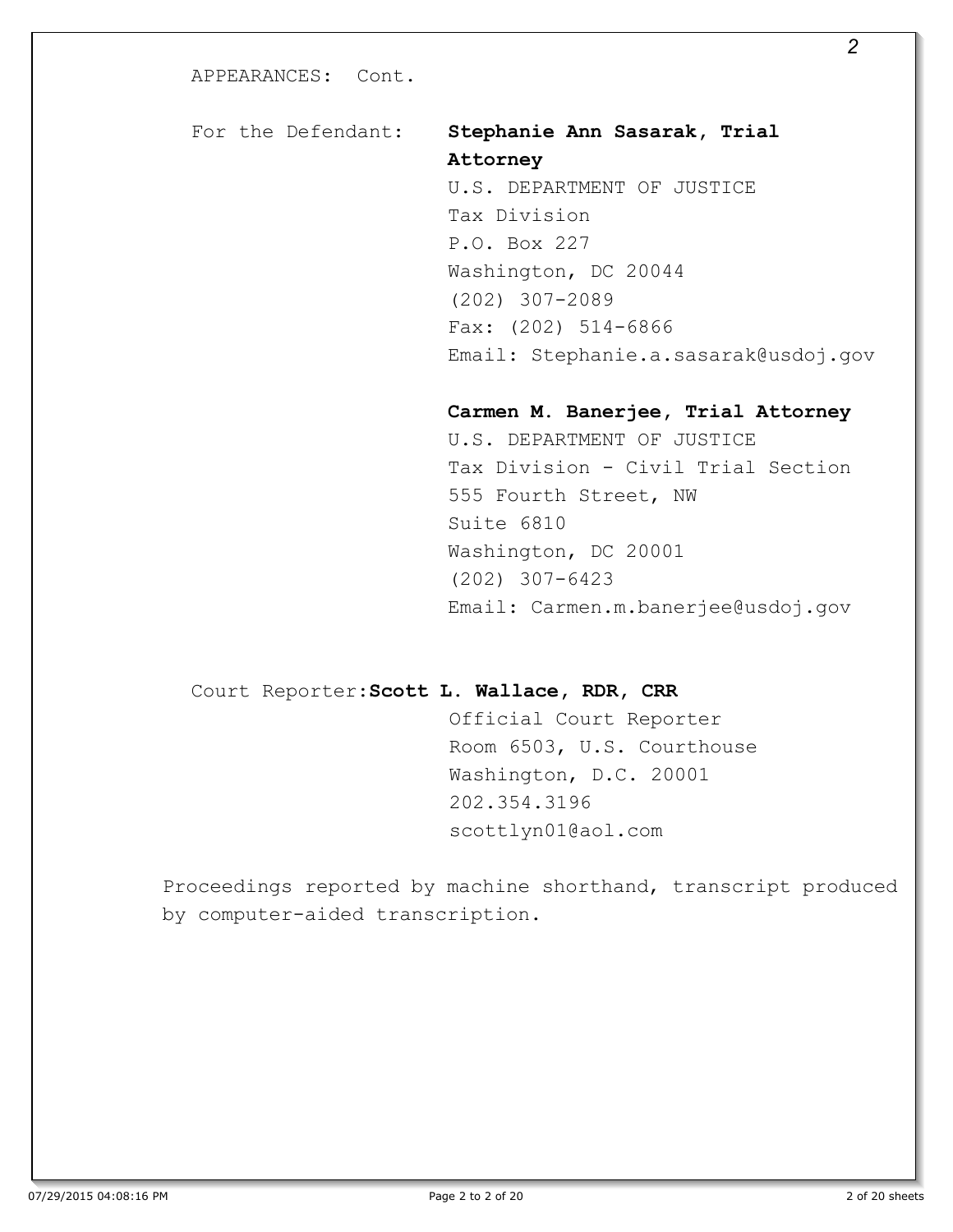#### 10:55AM **MORNING SESSION, JULY 29, 2015**

10:56AM (10:55 a.m.)

10:56AM THE COURTROOM CLERK: Your Honor, this is Civil Action 10:56AM 13-1559, Judicial Watch, Inc. versus Internal Revenue Service. 10:56AM I'm going to ask counsel to please come forward and identify 10:56AM themselves for the record.

10:56AM MS. COTCA: Good morning, Judge. Ramona Cotca for 10:56AM Judicial Watch.

10:56AM THE COURT: Good morning, counsel.

10:56AM MS. COTCA: And I'm with my colleague, Paul Orfanedes is 10:56AM my colleague at the table.

10:56AM THE COURT: Good morning. Good morning to everyone. 10:56AM MR. KLIMAS: Good morning, Your Honor. Jeff Klimas for 10:56AM the Internal Revenue Service. With me at counsel table is 10:56AM Stephanie Sasarak and Carmen Banerjee with the Department of 10:56AM Justice.

10:56AM THE COURT: All right. Good morning to everyone. I 10:56AM scheduled a status hearing to determine whether or not there are 10:56AM problems with directives I issued the last time we spoke. Are 10:56AM there?

10:56AM MR. KLIMAS: Your Honor, at the last time we spoke on July 10:56AM 1st, you indicated that the IRS needed to increase the frequency 10:57AM within which it was producing documents, and the IRS also agreed 10:57AM to submit status reports in the event that TIGTA provided new 10:57AM documents or material --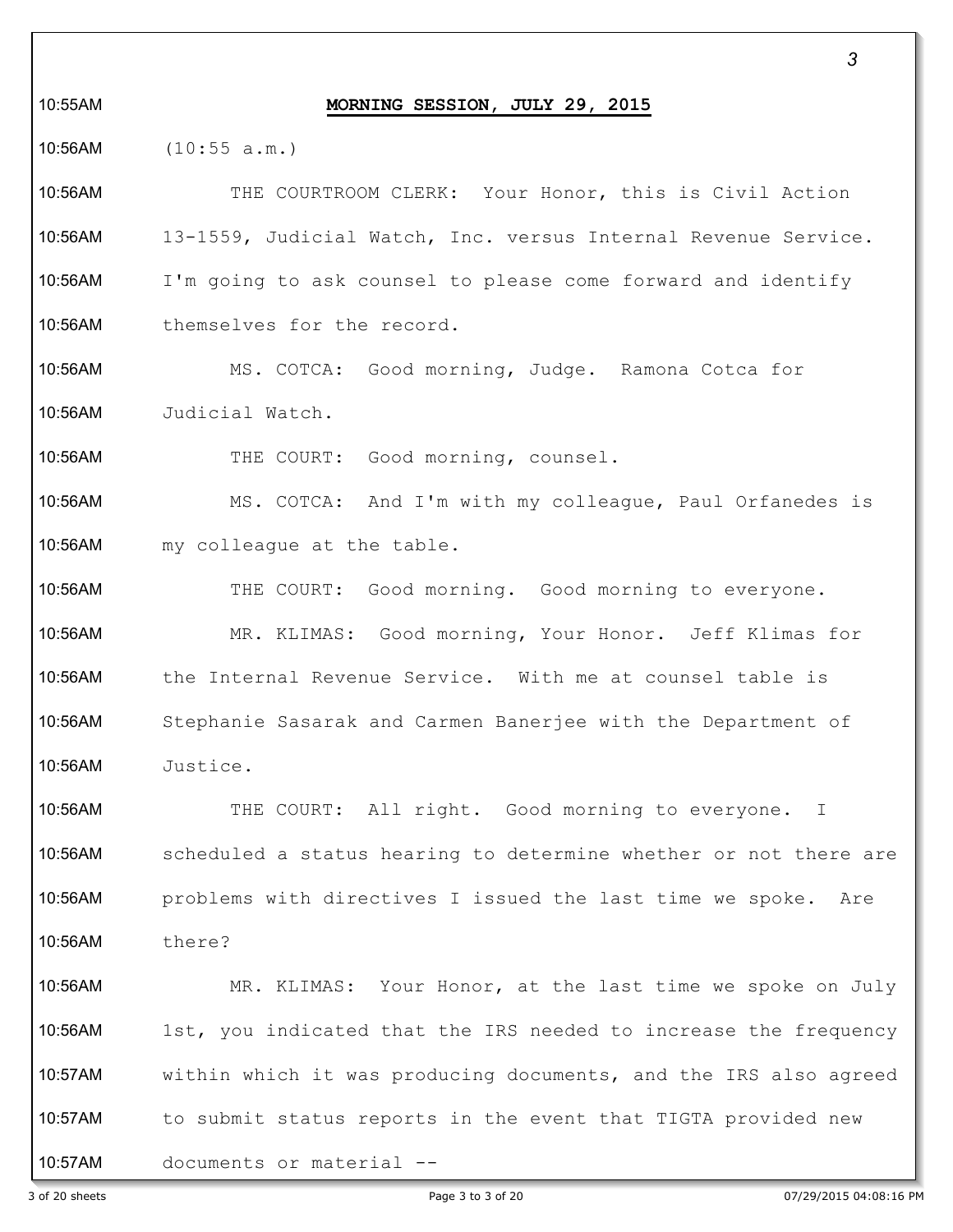*4* 10:57AM THE COURT: Was it clear that the Court directed that 10:57AM there be production on a weekly basis? 10:57AM MR. KLIMAS: That's correct, Your Honor. And you also 10:57AM invited the IRS, if that's unworkable, to file a motion to 10:57AM reconsider that order. 10:57AM THE COURT: Right. But looking at the plaintiff's status 10:57AM report, it doesn't appear that the government's complied with 10:57AM that, though. Is there a reason for that? 10:57AM MR. KLIMAS: Correct, Your Honor. The IRS has made two 10:57AM rolling productions but if it was doing weekly productions, it 10:57AM would have made more than two productions. 10:57AM THE COURT: So why didn't the government produce on a 10:57AM weekly basis? 10:57AM MR. KLIMAS: Once I went back and spoke with the IRS, the 10:57AM IRS explained that it would be burdensome and actually slow down 10:57AM the production schedule to do weekly productions rather than 10:57AM monthly productions, so I immediately -- 10:57AM THE COURT: So the order was clear, though, what I ordered 10:57AM was clear, correct -- 10:57AM MR. KLIMAS: Correct, Your Honor. 10:57AM THE COURT: -- to do weekly productions? 10:57AM MR. KLIMAS: That's correct. 10:57AM THE COURT: But the government's position is that it would 10:57AM have been burdensome? 10:57AM MR. KLIMAS: Our position was that you invited the IRS to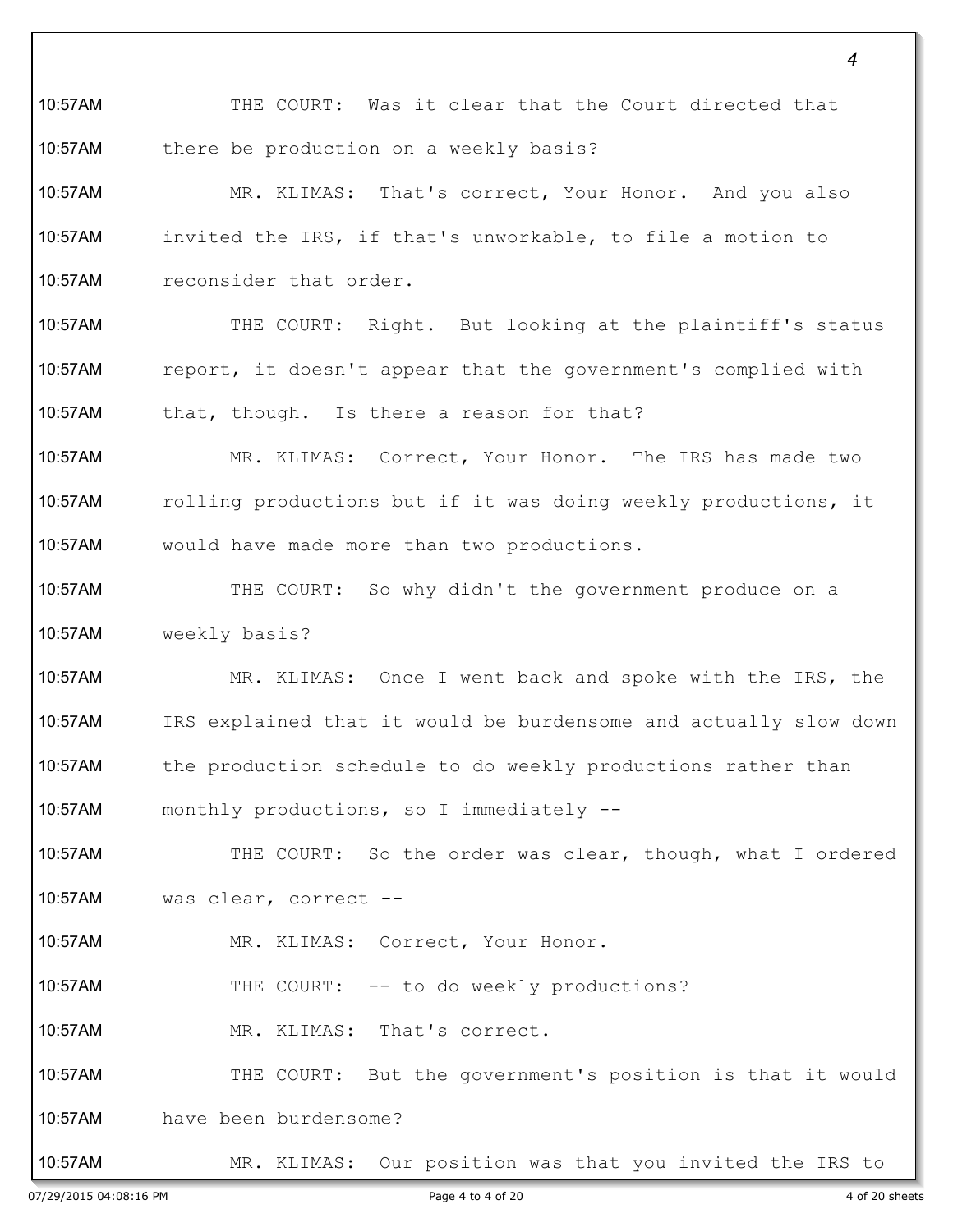10:58AM file a motion to reconsider if would impose a burden, and -- 10:58AM THE COURT: Did you file a motion? 10:58AM MR. KLIMAS: We did not, Your Honor. 10:58AM THE COURT: Some reason why you didn't? 10:58AM MR. KLIMAS: We thought it was appropriate to wait until 10:58AM you entered the order. You indicated at the hearing that there 10:58AM was going to be an order entered and -- 10:58AM THE COURT: Well, wait a minute, though. You just told me 10:58AM that my order was clear that I issued July 1 ordering weekly 10:58AM production, right? 10:58AM MR. KLIMAS: That's correct. 10:58AM THE COURT: So I need to issue another ordering saying the 10:58AM original order is a real order? 10:58AM MR. KLIMAS: No, Your Honor. 10:58AM THE COURT: Then why did you need a written order? 10:58AM MR. KLIMAS: We did not need a written order. It was our 10:58AM expectation that you were going to issue one because you said you 10:58AM would. I'm not trying to stand on semantics. I -- 10:58AM THE COURT: Well, I think you are. I mean, you're telling 10:58AM me on the one hand that the oral order was clear and that the 10:58AM government knew it had an obligation to produce documents on a 10:58AM weekly basis, but then you're also telling me that you thought it 10:58AM would be followed up by a written order. For what purpose? 10:58AM Suppose I never issued a written order? Would that have made the 10:59AM oral order somehow or another unclear?

5 of 20 sheets Page 5 to 5 of 20 07/29/2015 04:08:16 PM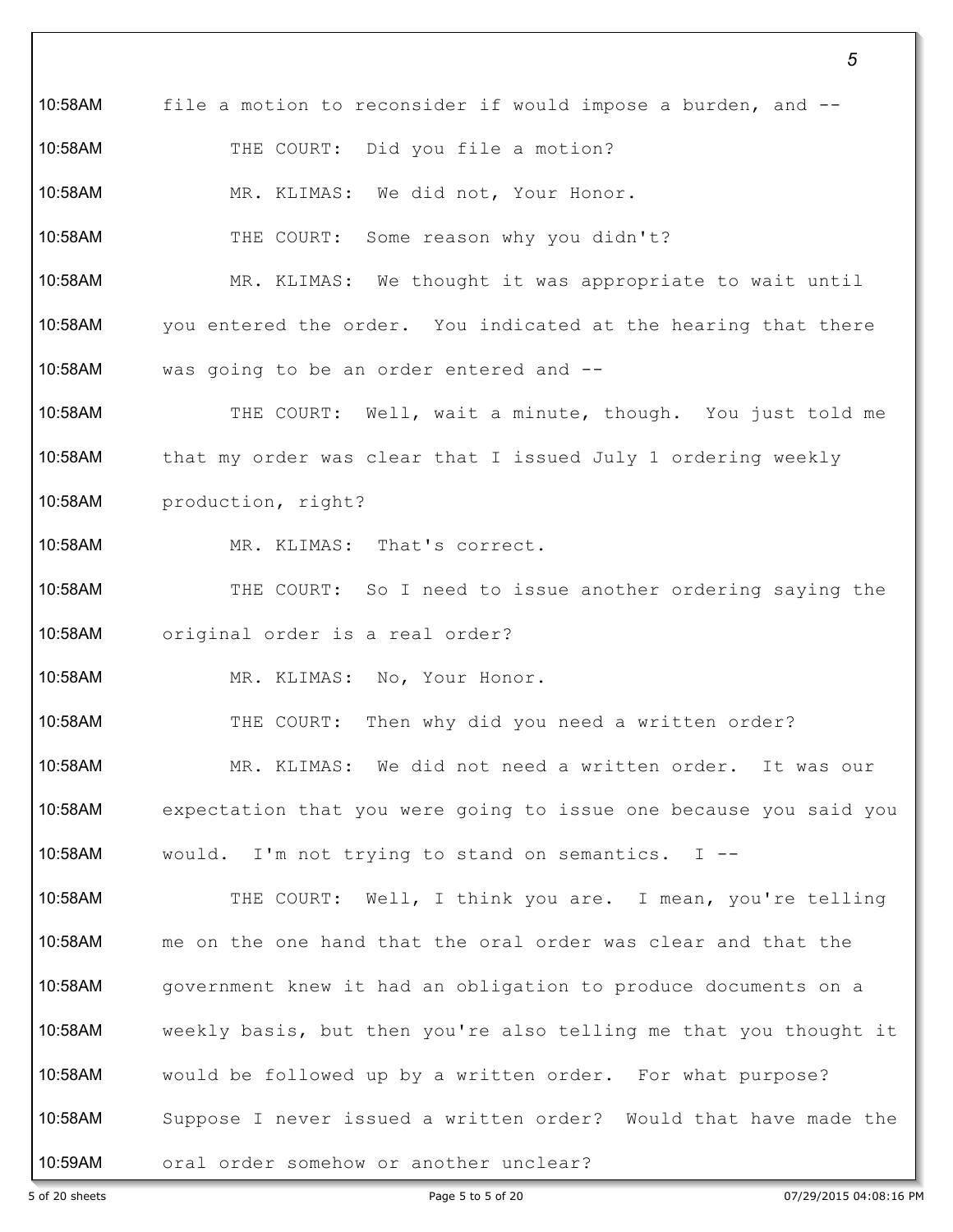10:59AM MR. KLIMAS: No, Your Honor.

10:59AM THE COURT: So what is the reason for not complying with 10:59AM the Court's order? I mean, this is a serious matter, counsel. 10:59AM You're telling me that you, as an officer of the court, knew this 10:59AM the order was clear but, nevertheless, it was not complied with, 10:59AM and I guess I'm getting at what the reason for the noncompliance 10:59AM was.

10:59AM MR. KLIMAS: Yes, Your Honor. The IRS anticipated filing 10:59AM a motion to reconsider and initially had Ms. Cotca's consent to 10:59AM file a motion to reconsider.

10:59AM THE COURT: Right, I understand that, but the IRS didn't 10:59AM file it, so why didn't the IRS comply with the Court's order? 10:59AM MR. KLIMAS: I apologize, Your Honor. Working for the IRS 10:59AM in a number of jurisdictions in the past several years, I've 10:59AM appeared in over 30 different courts, either bankruptcy or 10:59AM district courts and a number of judges, and there are a number of 10:59AM judges who, if I had filed a motion to reconsider before an order 10:59AM was entered, I feel would have felt that was inappropriate. 10:59AM That's apparently -- 10:59AM THE COURT: I'm sorry, the judges would have thought it 10:59AM was inappropriate? 10:59AM MR. KLIMAS: It was inappropriate to file a motion to 10:59AM reconsider before a motion was entered. 10:59AM THE COURT: Why? 11:00AM MR. KLIMAS: I can't speak --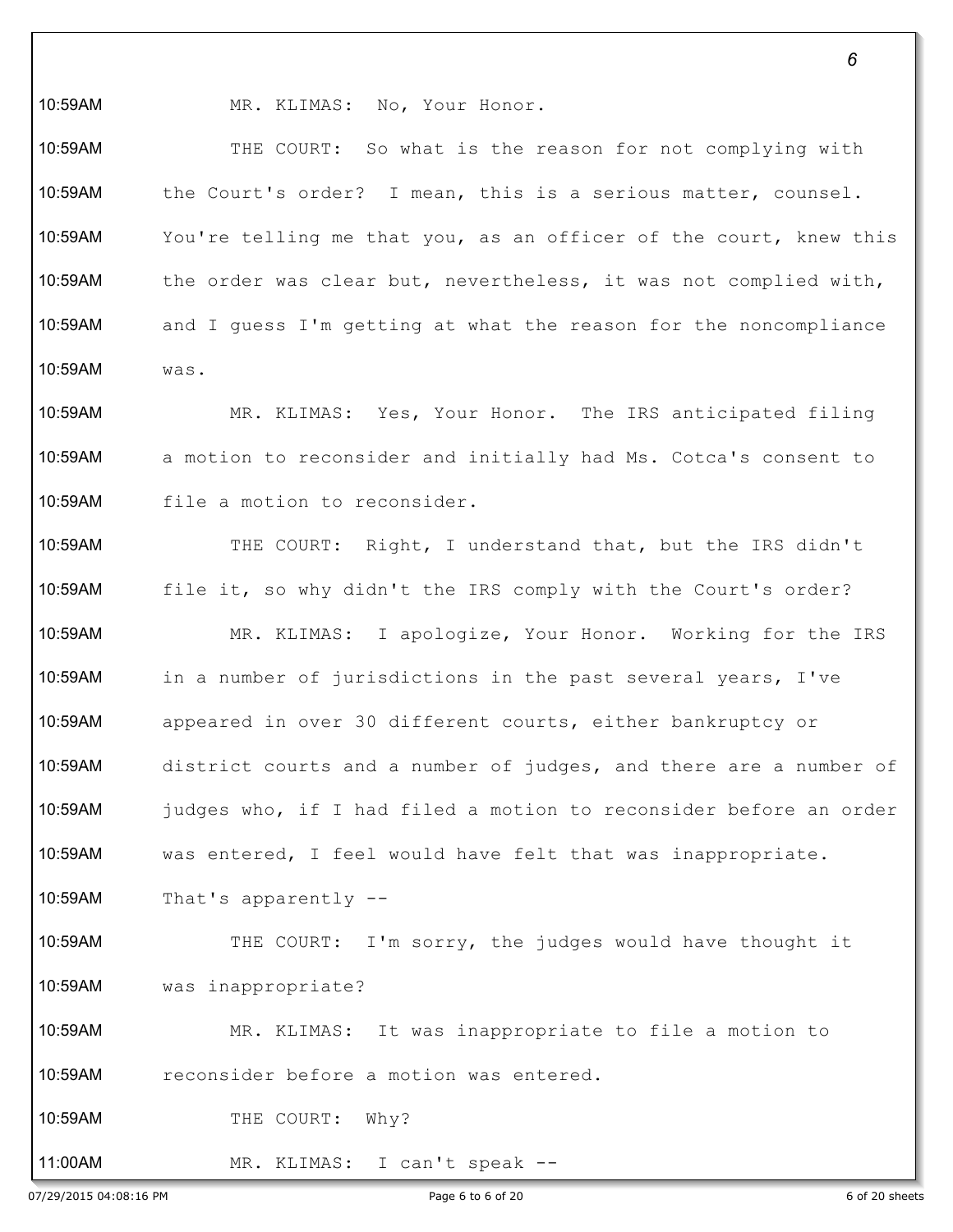11:00AM THE COURT: Wait a minute. Why would it have been 11:00AM inappropriate if you said it's clear that the Court had issued an 11:00AM oral order? And we've said that -- I've said that four times. 11:00AM If it was clear that there was an order outstanding, why would it 11:00AM have been inappropriate for the government to file a motion to 11:00AM reconsider that clear oral order? I don't get it. 11:00AM MR. KLIMAS: To clarify, it was our understanding that 11:00AM there was a directive from the Court that was going to be

11:00AM followed up with a written order. It appears --

11:00AM THE COURT: An order to be followed up by an order? 11:00AM MR. KLIMAS: It appears that the understanding was 11:00AM misplaced.

11:00AM THE COURT: So you needed two orders to have a clearly 11:00AM enforceable order? You don't need two orders to have a clearly 11:00AM enforceable order, do you?

11:00AM MR. KLIMAS: No, Your Honor.

11:00AM THE COURT: So there's no reason for not complying. This 11:00AM is ridiculous. This is absurd. I thought you were going to say 11:00AM that you didn't think the Court had issued an oral order, but 11:00AM that's not what you're saying. It's clear from the transcript 11:00AM that the Court had clearly ordered rolling production on a weekly 11:00AM basis. So why shouldn't the Court hold the Commissioner of the 11:01AM IRS in contempt for not having complied with a clearly 11:01AM enforceable order?

11:01AM MR. KLIMAS: The Internal Revenue Service was trying to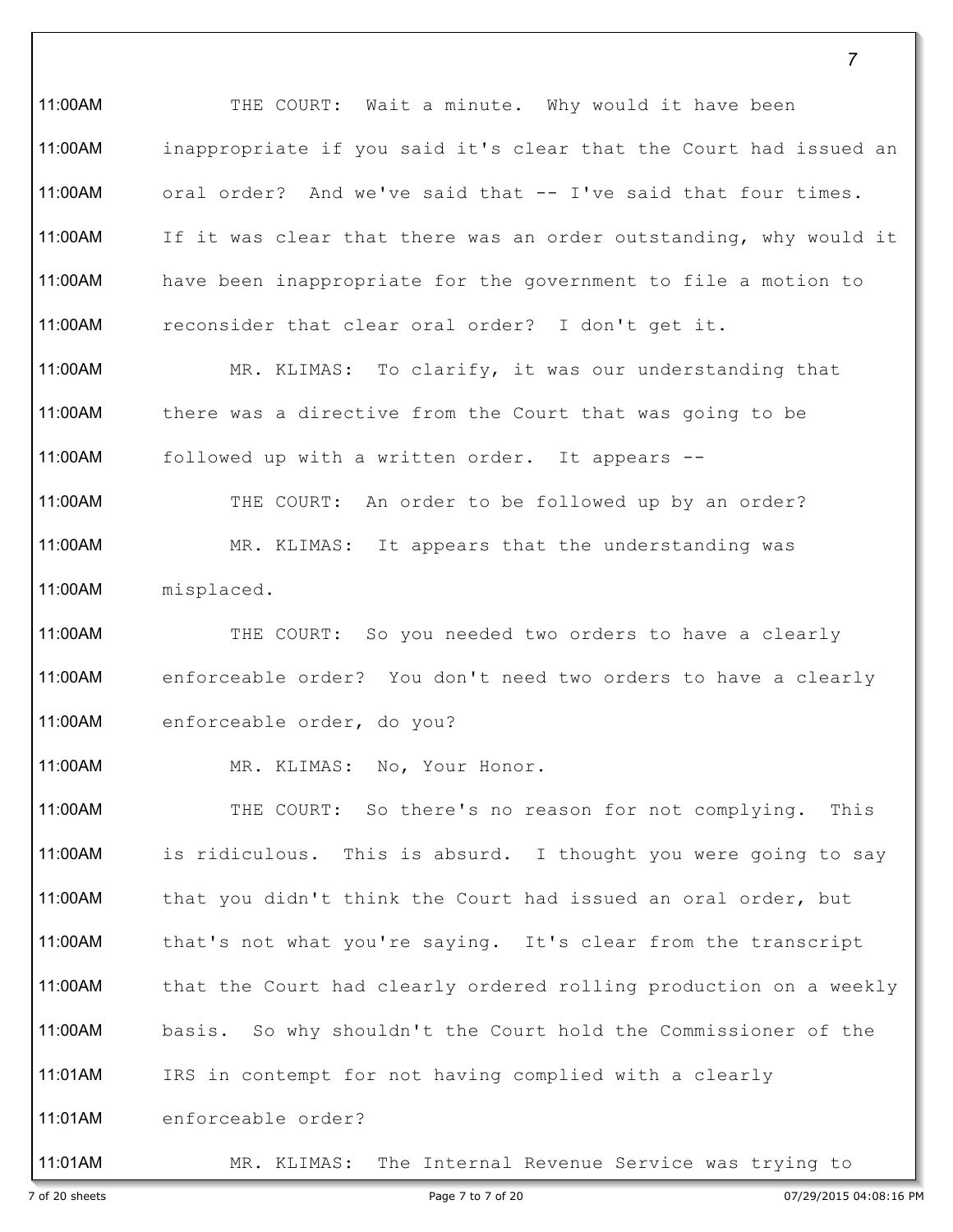11:01AM comply with the directive from the Court. It appears that we had 11:01AM not done so, but that was not intentional. It was -- the intent 11:01AM of what the IRS was doing was to respect the Court and the 11:01AM statement from the Court that there was going to be a written 11:01AM order to follow. Obviously that was misplaced, but it was not -- 11:01AM there was no intent to violate the court order or to do something 11:01AM that was unthwart. The IRS was intending to comply with what 11:01AM Your Honor said from the bench on July 1st.

11:01AM THE COURT: By doing what?

11:01AM MR. KLIMAS: By filing a motion to reconsider once the 11:01AM written order was entered.

11:01AM THE COURT: That just doesn't make any sense at all. I 11:01AM mean, think about the public listening to this. The government 11:01AM says it's clear that you issued an oral order. We understand 11:01AM that you issued an oral order, Judge, to produce documents on a 11:01AM weekly basis. Nevertheless, it was burdensome for the government 11:02AM to comply with that order, and we weren't going to file a written 11:02AM motion for reconsideration for that clearly enforceable oral 11:02AM order until you issued a written order. That just doesn't make 11:02AM any sense, unless I'm missing something. But that's your 11:02AM position? 11:02AM MR. KLIMAS: That is our position. If it doesn't make 11:02AM sense, I apologize. That was the reasoning -- 11:02AM THE COURT: I'm sorry? 11:02AM MR. KLIMAS: That was the reasoning. If that reasoning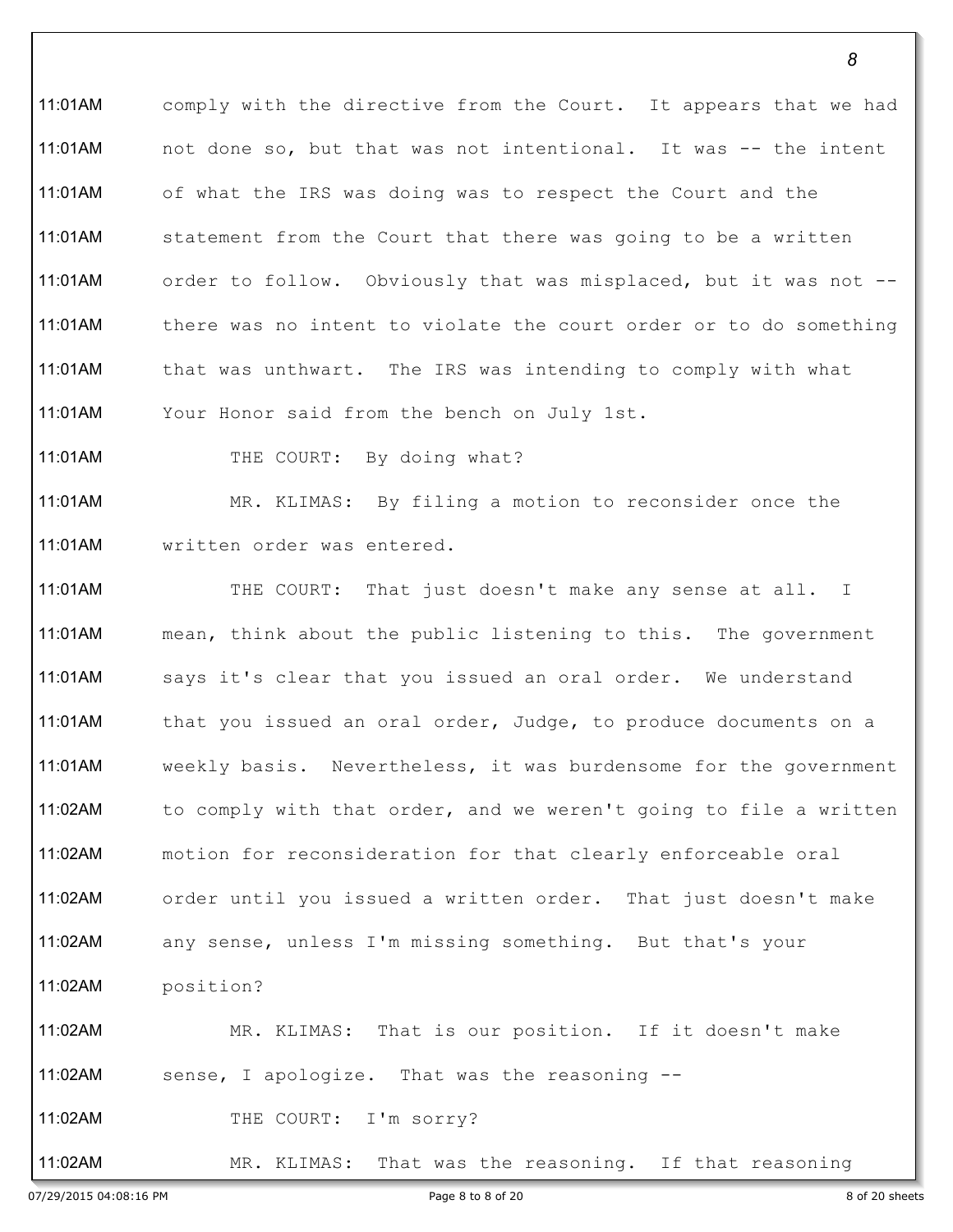9 of 20 sheets Page 9 to 9 of 20 07/29/2015 04:08:16 PM 11:02AM was misplaced, I apologize; it was my reasoning. 11:02AM THE COURT: Excuse me one second. 11:02AM (Brief pause in proceedings.) 11:02AM THE COURT: All right. Let me hear from plaintiff's 11:02AM counsel. Thank you. 11:02AM MS. COTCA: Thank you, Your Honor. Certainly the 11:03AM plaintiff -- we took the position that there was definitely an 11:03AM oral order from the bench that was made that day on July 1st for 11:03AM rolling production. 11:03AM In addition to that, I had asked the Court if it would 11:03AM also include status reports with the rolling orders. 11:03AM THE COURT: And I said that as well. 11:03AM MS. COTCA: And you did, you certainly did. In fact, you 11:03AM heard from me and then you asked the defendant to state their 11:03AM position. The defendant did not oppose it. They said they would 11:03AM certainly be willing to do that, and Your Honor ordered and said 11:03AM that that would also be included in a written order. Obviously, 11:03AM there's a written order -- that's just to confirm what -- Our 11:03AM position is that that's just to confirm what you said from the 11:03AM bench on July 1st, and -- 11:03AM THE COURT: What are you asking me to do at this point? 11:03AM My intent was to get production of these documents. I don't want 11:03AM to get off on a tangent holding people in contempt of court. 11:03AM I'll do that, but I don't like doing that. I want to do that, I 11:03AM want to get the documents where they are supposed to be, to the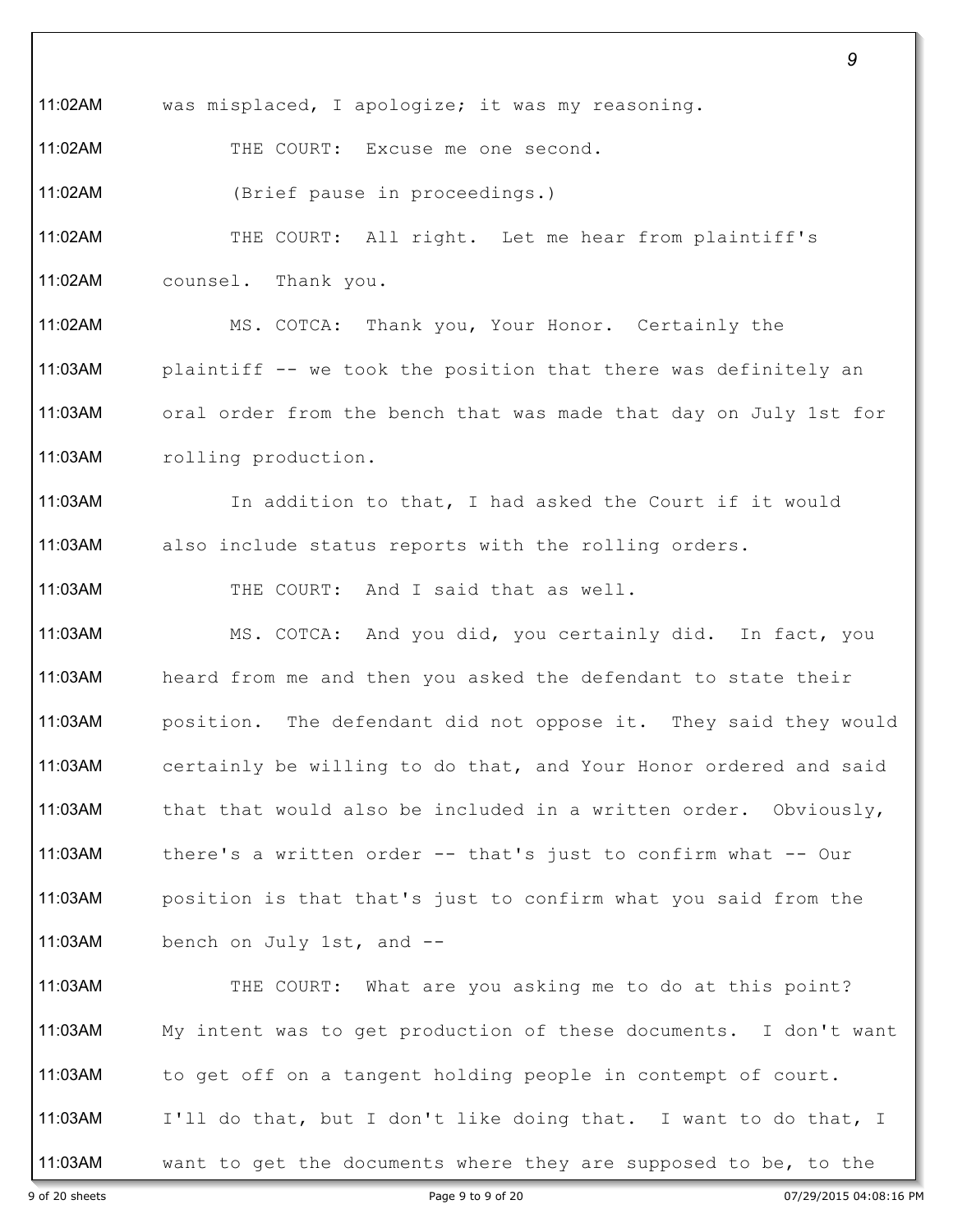11:03AM plaintiffs. They're entitled to the documents. The public has a 11:03AM right to know what these documents say.

11:03AM MS. COTCA: And that's certainly what we wanted to do, and 11:03AM that's why we did it as a notice, Your Honor. We thought it was 11:04AM prudent and appropriate to bring this to the Court's attention. 11:04AM We want rolling productions with status reports, as we said on 11:04AM July 1st.

11:04AM THE COURT: All right. And you consented to two weeks? 11:04AM MS. COTCA: We said we wouldn't oppose a two-week -- 11:04AM THE COURT: -- Okay --

11:04AM MS. COTCA: -- if they wouldn't file a motion. If the 11:04AM Court is willing -- if the standing order is for weekly 11:04AM productions, and if that's what they're obligated to do, we'll 11:04AM take weekly productions, Your Honor, with status reports.

11:04AM THE COURT: It's an outstanding court order that -- and 11:04AM quite frankly, I may never issue a minute order. It's a court 11:04AM order. All right. That's all you're asking me to do, right? 11:04AM MS. COTCA: At this point, Your Honor, yes. We want --11:04AM THE COURT: I know it may be tempting to ask for more, but 11:04AM that's all you're asking me to do.

11:04AM MS. COTCA: That's all we're asking for now. We just want 11:04AM the documents. We want the documents with status reports. 11:04AM THE COURT: All right. Counsel, you're in a difficult 11:04AM position. I'm not going to hold you in contempt. Clearly, I 11:04AM could, I could do that. And if you think I couldn't, ask the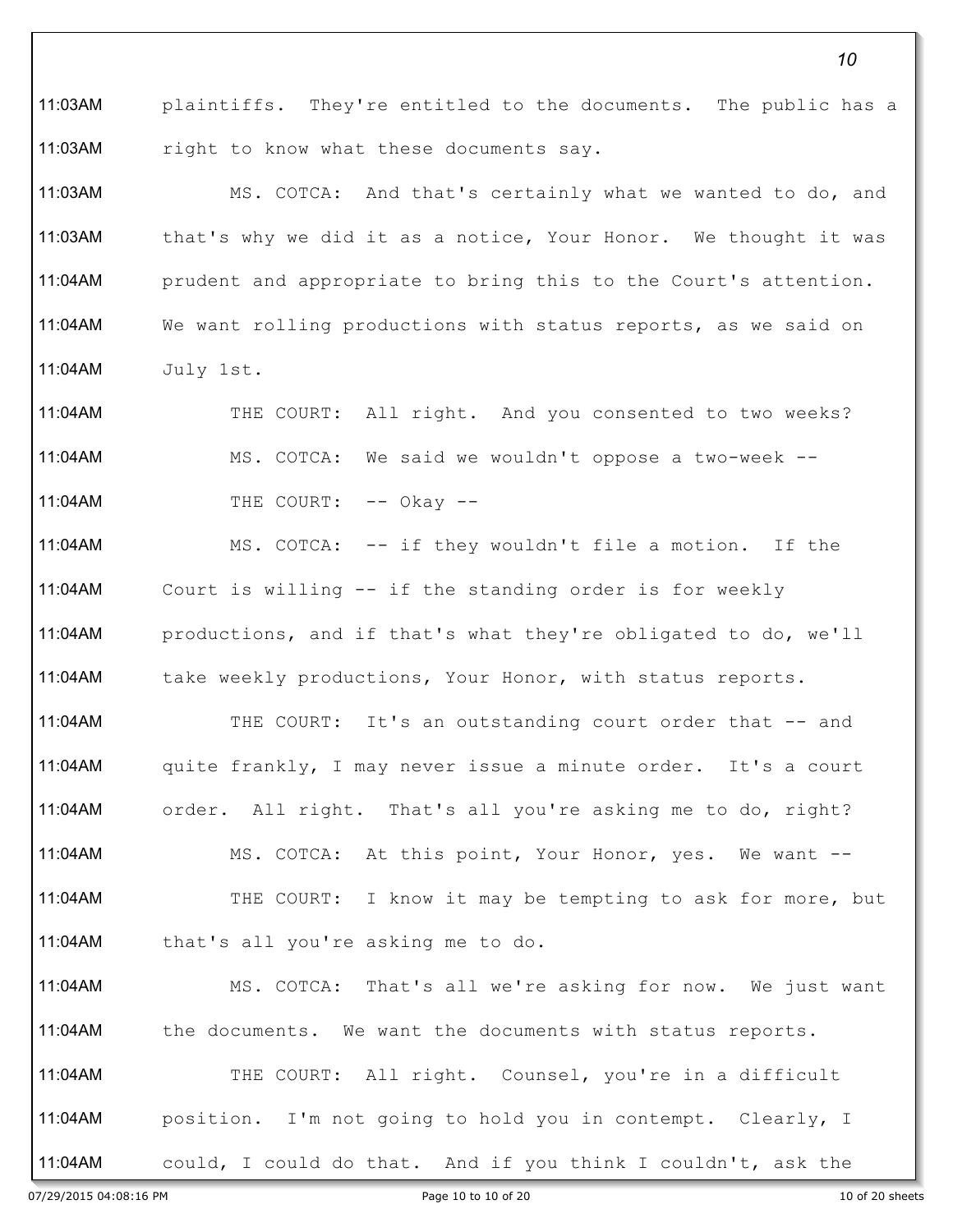11:04AM Stevens prosecutors. I don't want to do that. I don't like 11:05AM holding people in contempt. I expect people to comply with court 11:05AM orders, though, and you just stood before me and told me that it 11:05AM was clearly enforceable, my oral order. You didn't need a 11:05AM written order. I know you're in a difficult position, but you 11:05AM shouldn't bear the blunt. But I can tell you this, and I will 11:05AM issue -- or maybe I won't issue a written order, it's still a 11:05AM court order, that the Internal Revenue Service has to on a weekly 11:05AM basis -- and I'm not buying into any biweekly production -- on a 11:05AM weekly basis produce the documents that are the subject of the 11:05AM court's order on July 1st and a status report. That's each -- I 11:05AM think I said Monday, each and every Monday until further order of 11:05AM the Court.

11:05AM Now, I'm not going to hold anyone in contempt. I think 11:05AM the government's position is clearly indefensible. It's 11:05AM ridiculous. It's absurd. I'm not going to tolerate further 11:06AM noncompliance with the Court's orders. If there is further 11:06AM noncompliance, I will haul into court the Commissioner of the 11:06AM Internal Revenue Service to show cause why that person should not 11:06AM be personally held in contempt of court. I can't make that any 11:06AM clearer. Is there any part of what I just said unclear? 11:06AM MR. KLIMAS: No, Your Honor. 11:06AM THE COURT: All right. So everyone understands what the 11:06AM government -- the government understands what the government's

11:06AM obligations are, correct?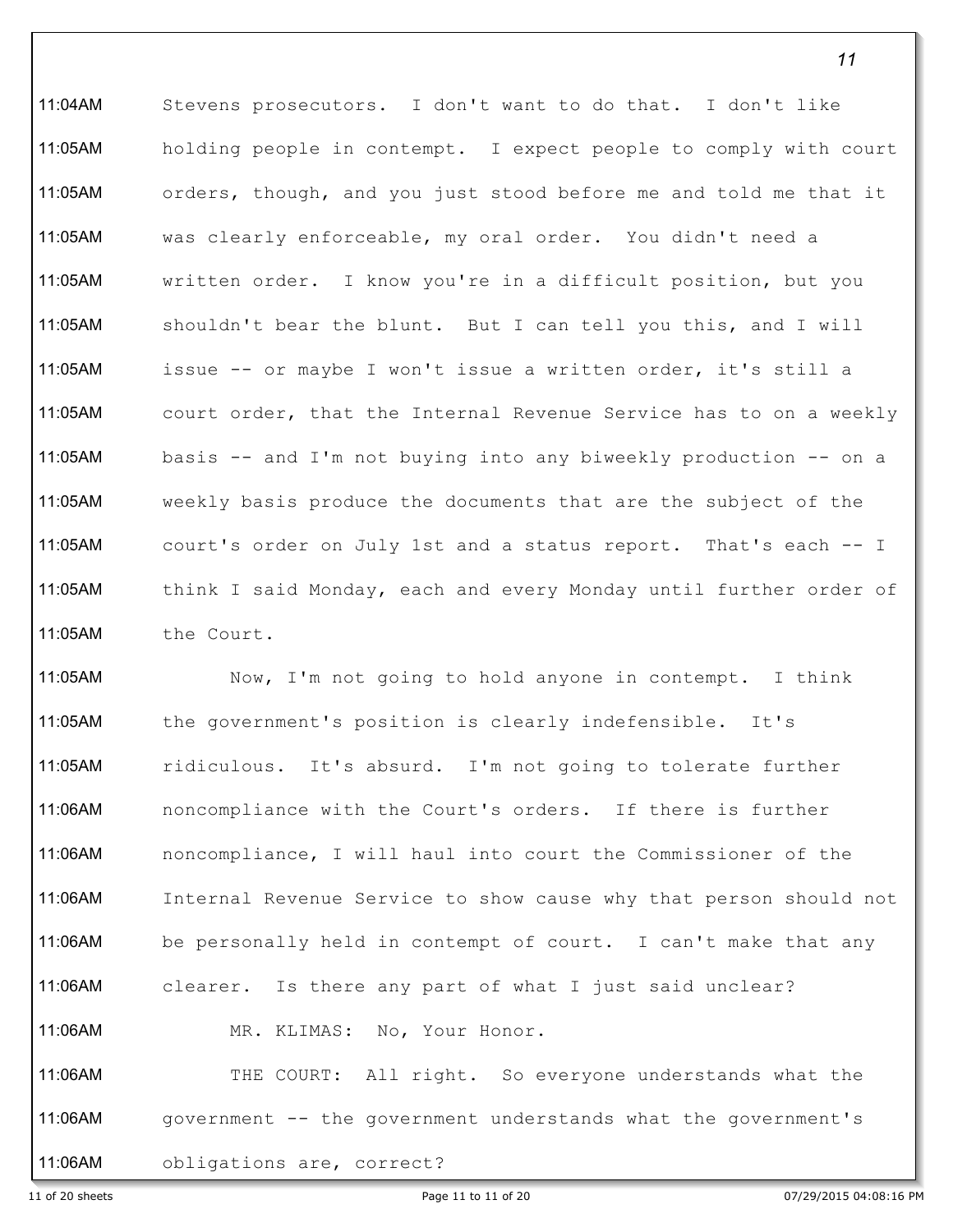11:06AM MR. KLIMAS: Yes, Your Honor.

11:06AM THE COURT: I also encourage you to read this opinion, 663 11:06AM Fed 3d 1270. It's captioned *En re: Contempt Findings in United*  11:06AM *States versus Stevens*, in which the United States Court of 11:06AM Appeals for this circuit confirmed -- actually affirmed this 11:06AM Court's decision to hold Stevens' prosecutors in contempt of 11:06AM court. Read it and understand it. I have the authority to do 11:07AM this. I'm not going to do it today. I think I would be clearly 11:07AM within my legal authority to hold you and the others in the well 11:07AM of the court and the commissioner of the Internal Revenue Service 11:07AM in contempt. I'm not going to do it. But going forward, I 11:07AM expect full compliance with the Court's orders, and if the 11:07AM government believes that a basis exists for modification or 11:07AM reconsideration of a court order, then the government should file 11:07AM a motion. Now, I can tell you right now, you can file a motion 11:07AM saying you want biweekly production. I'm going to deny that. 11:07AM And the reason I'm going to deny it is because there has not been 11:07AM compliance with the Court's order July 1. So I expect weekly 11:07AM compliance. I don't think I'm being unreasonable at all. The 11:07AM plaintiffs are entitled to this information. The public has a 11:07AM right to know what this information is.

11:07AM So, I have nothing else to say other than you have a good 11:08AM day, all right. But think about these court orders. They're 11:08AM enforceable. You're in a very difficult position, but you're 11:08AM walking out of court with your colleagues. That might not always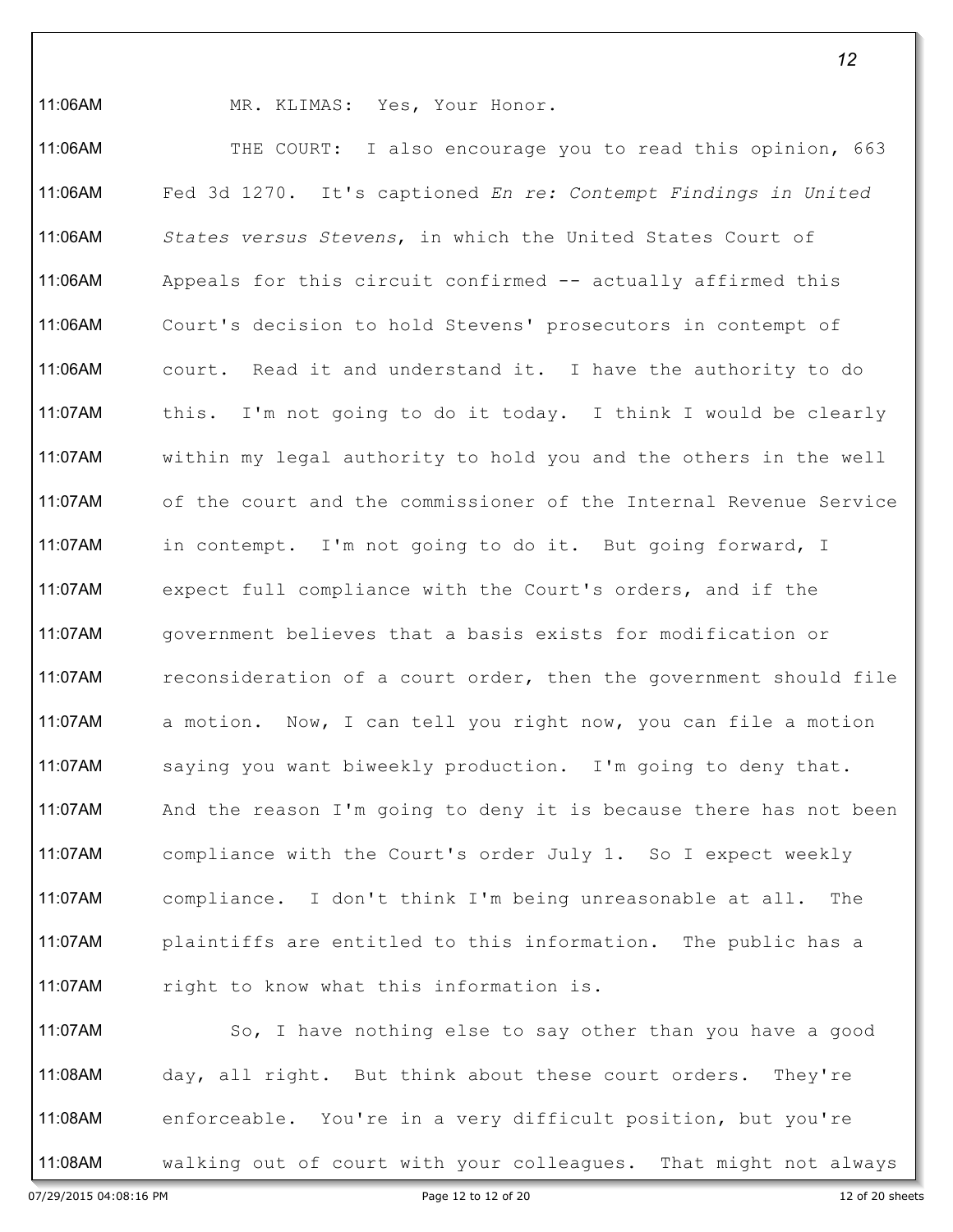11:08AM be the case, okay.

11:08AM MR. KLIMAS: Understood, Your Honor.

11:08AM THE COURT: All right. Anything further?

11:08AM MS. COTCA: Nothing, Your Honor. Thank you.

11:08AM THE COURT: All right.

11:08AM MR. KLIMAS: Your Honor, could I ask one question?

11:08AM THE COURT: Sure, absolutely.

11:08AM MR. KLIMAS: If the Internal Revenue Service does do this 11:08AM weekly production for a number of weeks to show that it is 11:08AM complying with the Court's order and finds that that is actually 11:08AM slowing down the production process, would it be appropriate -- 11:08AM THE COURT: I'm sorry? By doing so, it's slowing down the 11:08AM production process?

11:08AM MR. KLIMAS: That's correct, Your Honor. I can explain. 11:08AM The problem is that there are certain, I guess I would call them 11:08AM fixed costs, associated with creating CDs to produce to Judicial 11:08AM Watch. It takes roughly four to five hours to produce a CD of 11:08AM documents to produce to Judicial Watch using the software and 11:08AM technology that's available. Doing that four times a month 11:09AM versus once a month results in 16 to 20 hours being spent at a 11:09AM minimum, assuming everything works perfectly, doing something 11:09AM that was only taking four to five hours previously. So, spending 11:09AM that additional time --

11:09AM THE COURT: Wait a minute. So if you're doing it on a 11:09AM monthly basis, it would take four to five hours, correct?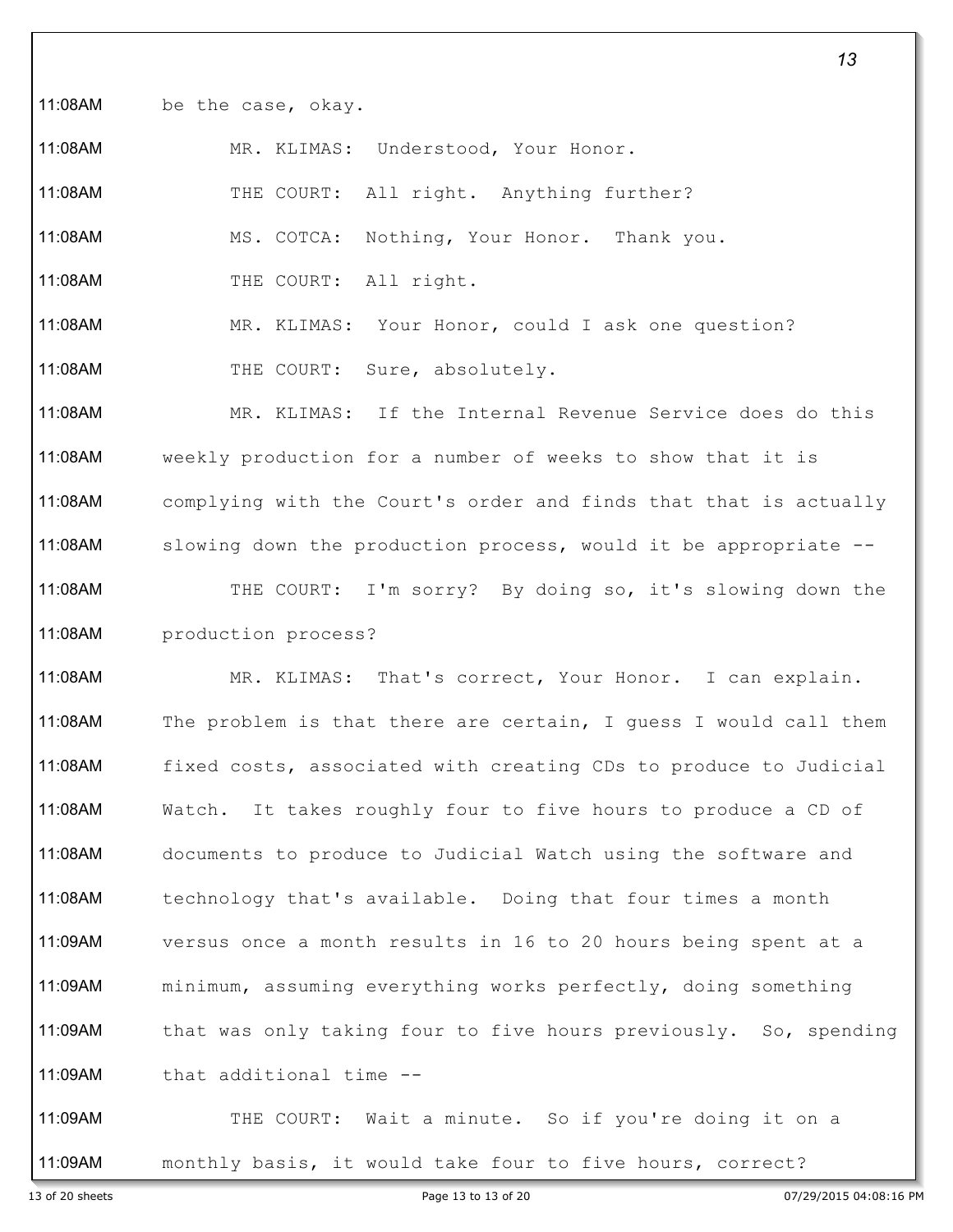11:09AM MR. KLIMAS: Correct.

11:09AM THE COURT: So doing it on a weekly basis, it takes four 11:09AM to five hours per week?

11:09AM MR. KLIMAS: Correct. The time to create the CDs does not 11:09AM decrease with the number of documents.

11:09AM THE COURT: I mean, what's the work? Is somebody 11:09AM actually -- is it labor intensive human beings, or are you 11:09AM talking about pushing buttons or what?

11:09AM MR. KLIMAS: There are human beings pushing buttons and 11:09AM doing different things. I can walk you through some of the 11:09AM technical steps that are involved in that process. The IRS is 11:09AM using a program called Clearwell. It's a document review 11:09AM platform. It's also a database management platform.

11:09AM Once IRS attorneys or disclosure specialists have reviewed 11:09AM documents, determined that they're responsive to Judicial Watch's 11:09AM FOIA requests, and made any appropriate redactions, once the 11:10AM information has been redacted --

11:10AM THE COURT: You have to use a program especially for 11:10AM Judicial Watch?

11:10AM MR. KLIMAS: It's not a program that's only being used for 11:10AM Judicial Watch, it's a program that was purchased in connection 11:10AM with the congressional investigations, which are the same 11:10AM documents that are being used to release to Judicial Watch. It's 11:10AM the same review platform that's used with congressional 11:10AM investigations with the Department of Justice.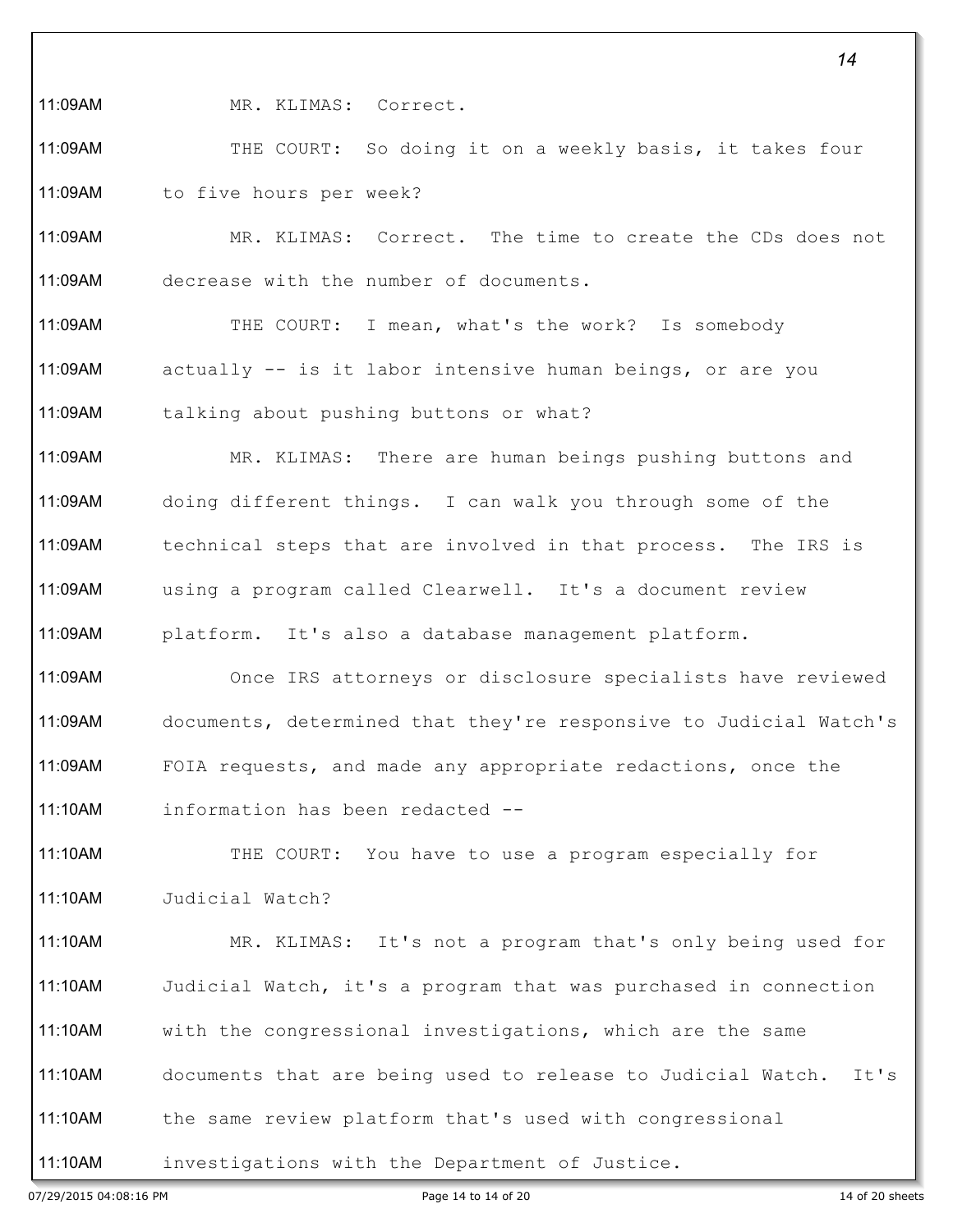*15* 11:10AM THE COURT: Weren't you supposed to produce for me an 11:10AM "eyes only" report of the IG's -- of the IG Office. 11:10AM MR. KLIMAS: Yes, Your Honor. 11:10AM THE COURT: And that was a court order also. 11:10AM MR. KLIMAS: I did deliver that to chambers. 11:10AM THE COURT: It was delivered to chambers? 11:10AM MR. KLIMAS: On July 2nd, I hand delivered it, yes. 11:10AM THE COURT: Okay. All right. So, you know, I had clerks 11:10AM leave and come, so it may well be. I accept that representation. 11:10AM Thank you for complying with the court order. Thank you. 11:10AM MR. KLIMAS: Yes, Your Honor. 11:10AM THE COURT: I appreciate that. 11:10AM MR. KLIMAS: But yes, that's the document review platform 11:10AM that's being used. 11:10AM THE COURT: You're certain you had it delivered to my 11:11AM chambers, right? 11:11AM MR. KLIMAS: Yes, Your Honor. 11:11AM THE COURT: You didn't deliver it -- 11:11AM MR. KLIMAS: I personally delivered it. 11:11AM THE COURT: All right. I accept that. I accept that 11:11AM representation, as an officer of the court. All right. 11:11AM MR. KLIMAS: Once the IRS attorneys or disclosure 11:11AM specialists mark these documents as responsive and make any 11:11AM appropriate marks for redaction, someone has to create a 11:11AM production folder to start this new Bates number sequence for the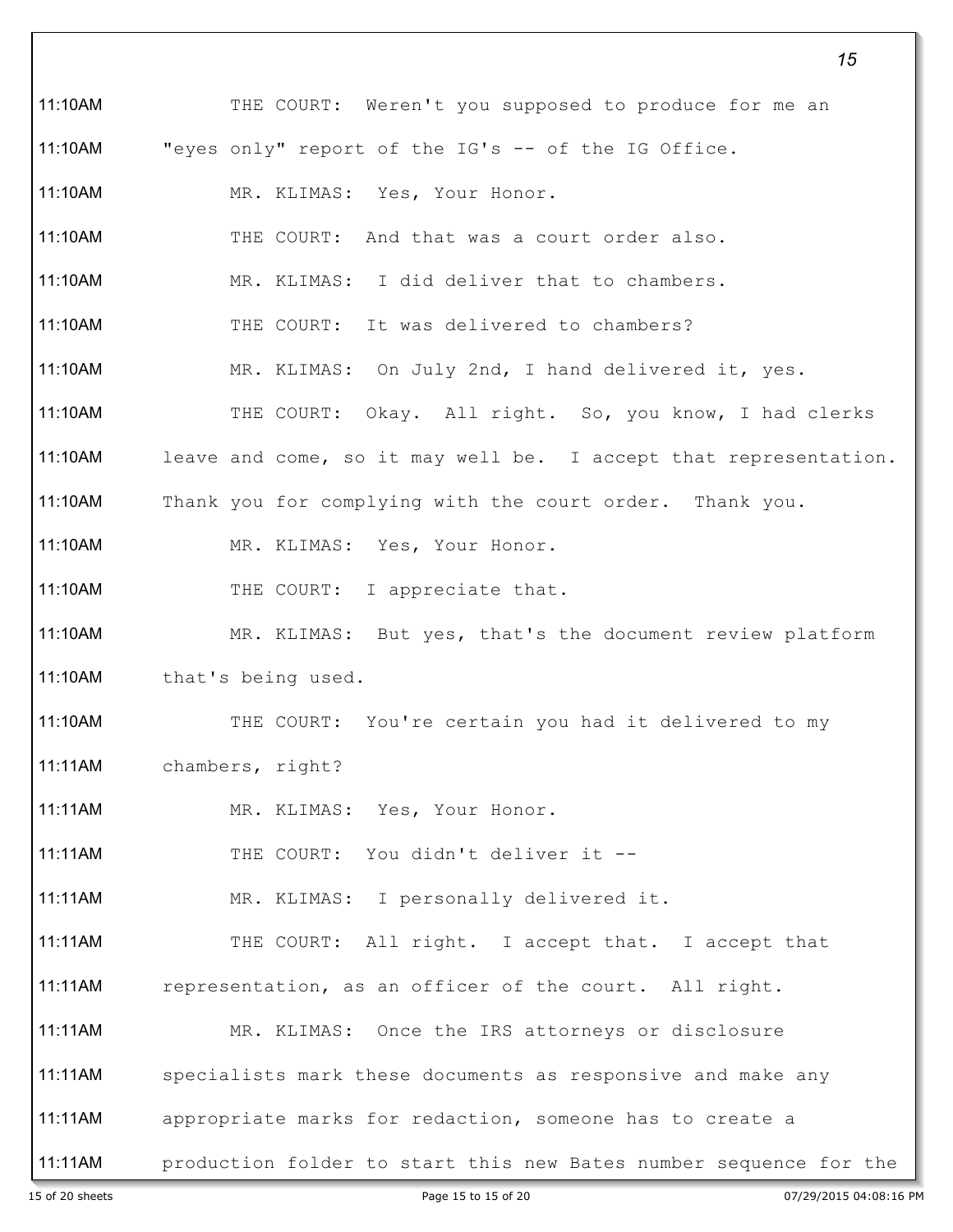11:11AM documents to be put into. The documents are then copied from the 11:11AM Clearwell program into this folder. The production folder is 11:11AM then what the IRS refers to as locked. It stamps control numbers 11:11AM onto these documents so we can track what they are, and it also 11:11AM locks and redactions, burns redactions into the documents so that 11:11AM you can't see behind them. That locking process standing alone 11:11AM can take half an hour to complete.

11:11AM Once the production is locked --

11:11AM THE COURT: But is that computerized, that locking 11:11AM process?

11:11AM MR. KLIMAS: There's someone who has to manually initiate 11:12AM the locking process that is computerized.

11:12AM THE COURT: All right.

11:12AM MR. KLIMAS: The production folder is then exported onto a 11:12AM Clearwell server, and then a zip file is created from the 11:12AM Clearwell server and exported to a local hard drive. This 11:12AM process of locking and exporting and transferring actually has to 11:12AM happen twice because the IRS is generating two sets of the 11:12AM documents, one with the redactions burned in; one with the 11:12AM redactions not burned in so that we can compare them side-by-side 11:12AM to look at what's being redacted and make sure it's appropriate. 11:12AM After -- at that point, the Clearwell steps are complete. 11:12AM The IRS then has to password protect the files in this zip file, 11:12AM log onto a desktop to burn the CDs, and create two sets of CDs, 11:12AM the one's with the redactions and the ones with the redactions

07/29/2015 04:08:16 PM **Page 16** to 16 of 20 sheets **Page 16** to 16 of 20 sheets **Page 16** to 16 of 20 sheets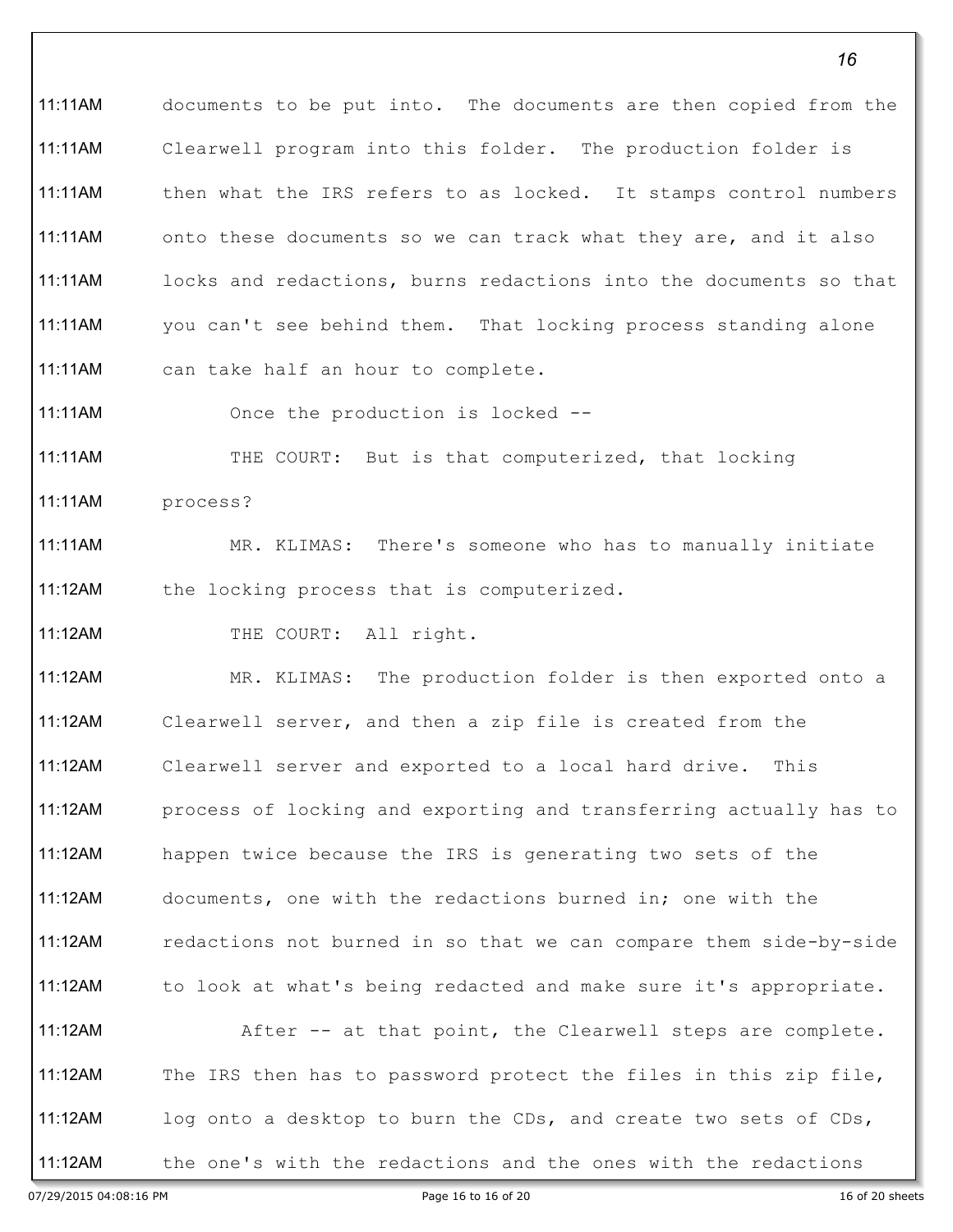11:13AM marked but not actually burned into the documents. Because the 11:13AM IRS is in a position where it needs to be able to track what 11:13AM redactions are being made and why, because the IRS may at the 11:13AM conclusion of the production have to produce a Vaughn index, 11:13AM either for some portion of the documents or for all of them, the 11:13AM IRS also exports the tagged document numbers and the basis for 11:13AM withholding the information and any other associated information 11:13AM that's reported by the person who makes the redactions. That's 11:13AM put into a spreadsheet so that the IRS can trace it, and it's my 11:13AM understanding, if that's not done contemporaneously, the IRS may 11:13AM lose the ability to track what redactions were made and why and 11:13AM not be able to use that in the future.

11:13AM Now, those steps take roughly four to five hours to 11:13AM complete, and that's the same whether we're dealing with a 11:13AM hundred documents or whether we're dealing with a thousand 11:13AM documents, and that's assuming that everything runs smoothly. It 11:13AM is possible that, for example, there could be a problem with 11:14AM Clearwell, in which case it has to be shut down and manually 11:14AM rebooted, a process that takes roughly 45 minutes on average. 11:14AM Sometimes loading documents to Clearwell can cause problems with 11:14AM Clearwell and cause it to shut down, or sometimes Clearwell just 11:14AM doesn't work for other reasons. I'm told sometimes Clearwell is 11:14AM out of commission for one or two days at a time for which 11:14AM documents cannot be reviewed or produced at all. Sometimes the 11:14AM IRS cannot use Clearwell to burn a CD for Judicial Watch because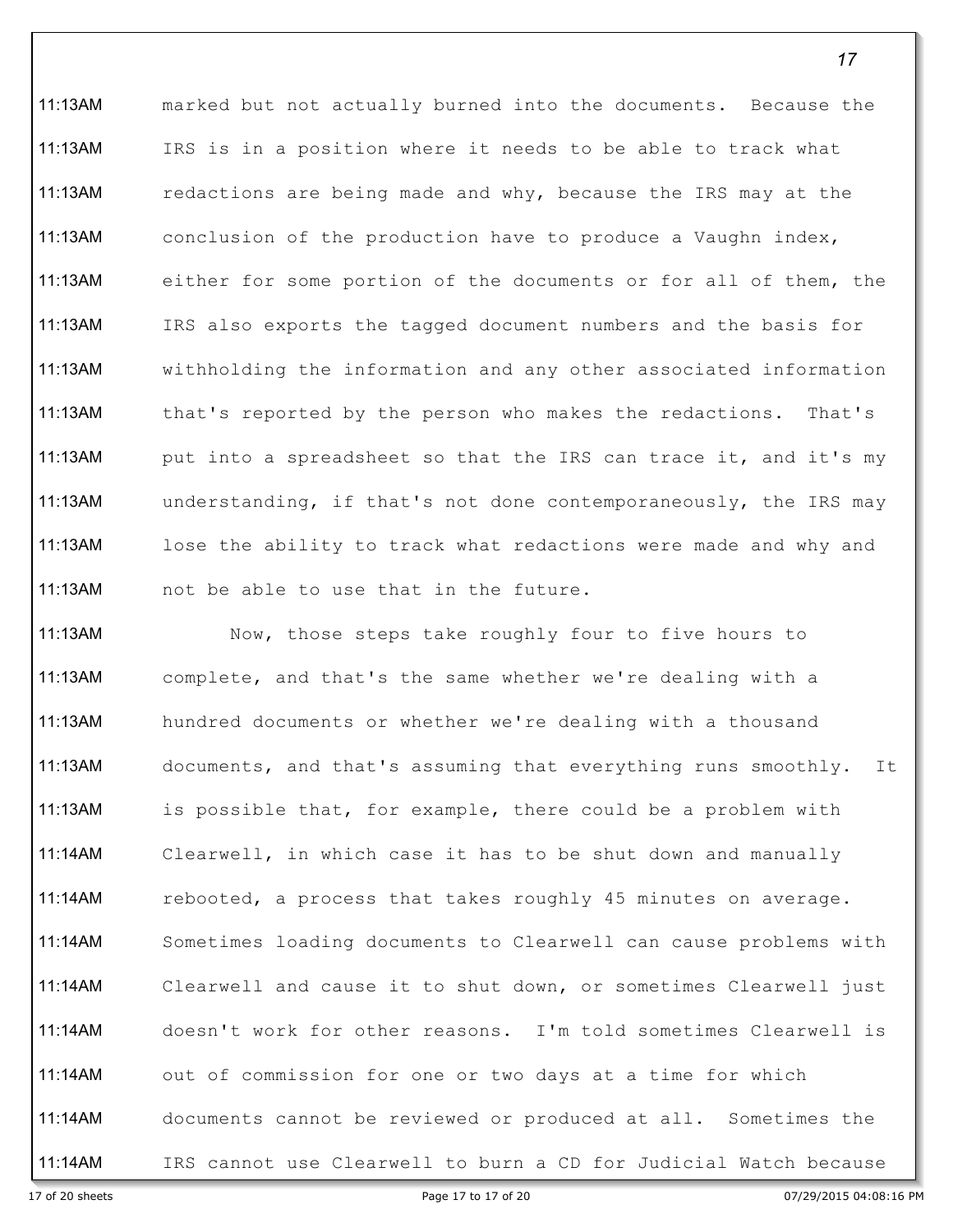11:14AM it's busy burning a CD for congressional committees or for other 11:14AM FOIA requestors, public and national committees, Cause of Action 11:14AM Institute, Tea Party Patriots, and it only has a capacity to burn 11:14AM CDs one type at a time, so it gets queued up. So the concern is 11:14AM that if Clearwell is down for one or two days in the course of a 11:14AM week, there would be no time for the IRS to recover, and it's 11:14AM also spending 16 to 20 hours minimum producing these CDs per 11:15AM month rather than 4 to 5 hours. So even if the IRS commits to 11:15AM producing the same volume of documents on a monthly basis, it's 11:15AM going to require more resources than it would to produce that 11:15AM same number of documents if it was doing it on a monthly basis. 11:15AM THE COURT: So why can't you get the resources? How many 11:15AM employees are there at the IRS? Can't you get the resources 11:15AM internally?

11:15AM MR. KLIMAS: There are obviously approximately 90,000 11:15AM employees at the Internal Revenue Service. It's a question of 11:15AM resources. The IRS has had its budget cut by approximately 11:15AM 20 percent since 2010. The IRS has spent approximately 11:15AM \$20 million responding to the ongoing congressional 11:15AM investigations. Since fiscal year 2012 -- I don't have a current 11:15AM number, but I understand at one point the FOIA backlog had 11:15AM increased by nearly 300 percent because there was a great 11:15AM increase in the number of FOIA requests that were being received. 11:15AM So, could we put someone on to do this more frequently? Of 11:15AM course, and we obviously will, because we understand that this is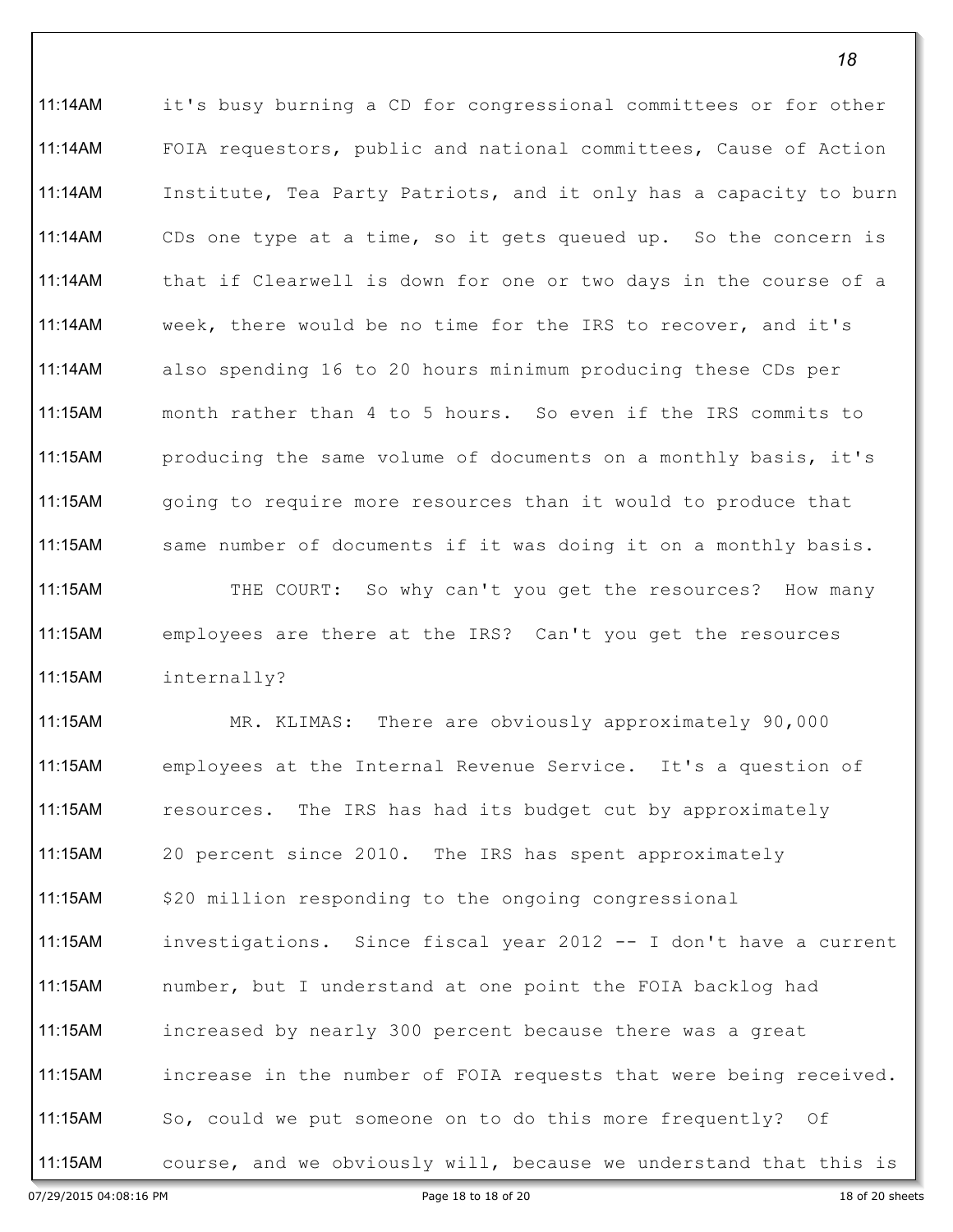*19* 11:15AM the order and we will comply with it, but it's a question of 11:16AM whether that is the best use of the IRS's resources, given the 11:16AM fact that it has limited resources available. 11:16AM THE COURT: Okay. Well, we all have limited resources. 11:16AM That's the court order for the time being. Thank you. That's 11:16AM very interesting, but thank you. But that's going to be the 11:16AM court order. All right. 11:16AM MR. KLIMAS: Thank you, Your Honor. 11:16AM THE COURT: All right. Thank you very much. Anything 11:16AM further? 11:16AM MS. COTCA: No, Your Honor. 11:16AM THE COURT: All right. And also, I note that the Judicial 11:16AM Watch -- I'm not trying to give you any ideas, Judicial Watch did 11:16AM not ask that anyone be held in contempt, so that's fair, too. 11:16AM You just want production of the documents, and that's all I want, 11:16AM too. 11:16AM MS. COTCA: With the status reports. 11:16AM THE COURT: With the status reports, too. Weekly basis, 11:16AM every Monday. 11:16AM MR. KLIMAS: And you would like a copy of those status 11:16AM reports as well? 11:16AM THE COURT: Absolutely. 11:16AM MR. KLIMAS: Understood. 11:16AM THE COURT: All right. Anything further? 11:16AM MR. KLIMAS: No.